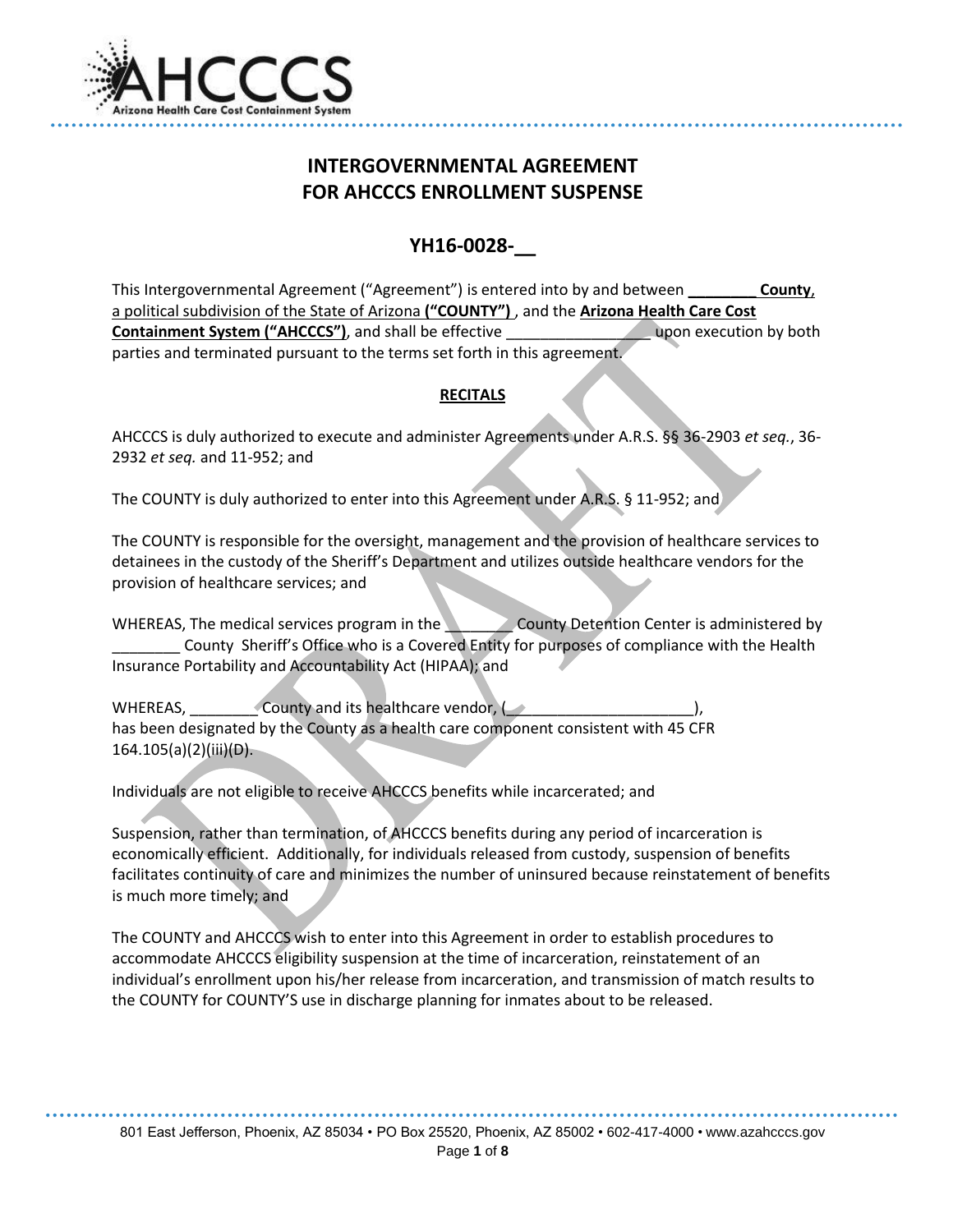# **SCOPE OF WORK**

### **1. DEFINITIONS**

- 1.1. **Authorized Use:** Access given to AHCCCS by COUNTY to Booking Information, that AHCCCS would not be entitled to otherwise have, for the *sole purposes* of 1) suspending medical eligibility of incarcerated individuals in the **County Detention Center and 2) returning** individuals to their pre-incarceration status upon release from the county Detention Center.
- 1.2. **Booking Information:** Certain information provided by COUNTY concerning individuals incarcerated in the \_\_\_\_\_\_\_\_\_ County Detention Center. This information may include individuals' booking name, alias name(s), booking number, booking date, date of birth, gender, race, and release date, whether the individual was released to another agency.
- 1.3. **Incarcerated:** For purposes of this Agreement an individual detained at the County Detention Center will not be considered incarcerated until both of the following have taken place: an initial court appearance has occurred AND a minimum of 24 (twenty-four) hours have elapsed since the time of the individual's detention. Additionally, those individuals serving a sentence on weekends will not be included on the file.
- 1.4. **Invalid format:** Query result from AHCCCS indicating that some section of the query was incomplete or invalid.
- 1.5. **Match:** Query result from AHCCCS indicating that data entered matches data in the system. A match requires verification by AHCCCS.
- 1.6. **Member:** An individual who is eligible for Title XIX benefits who is enrolled with AHCCCS, an AHCCCS Contractor, or a Regional Behavioral Health Authority (RBHA) for medical or behavioral health services.
- 1.7. **No Match:** Query result from AHCCCS indicating that the individual's information did not match any data in the AHCCCS system.
- 1.8. **No-pay Status:** For the purposes of this Agreement AHCCCS will not reimburse claims submitted or pay capitation for individuals while incarcerated.
- 1.9. **Partial Match:** Query result from AHCCCS indicating that some data in query matched data in AHCCCS system. Requires verification by AHCCCS.
- 1.10. **Rejected:** Query results from AHCCCS indicating that query was not successful.
- 1.11. **Title XIX Benefits:** Medicaid benefits provided under Title XIX of the Social Security Act.

## **2. PURPOSE OF THIS AGREEMENT**

The purpose of this Agreement is for the COUNTY and AHCCCS to jointly develop and implement a system to match AHCCCS member data with COUNTY's inmate population data to facilitate the identification of incarcerated individuals so that those individuals' Title XIX benefits may be suspended or placed on a no-pay status and so that those individuals will be immediately returned to their preincarceration status upon their release from custody.

Any and all data provided under this Agreement shall be used for the sole purposes of said Agreement, and not used for any other purpose.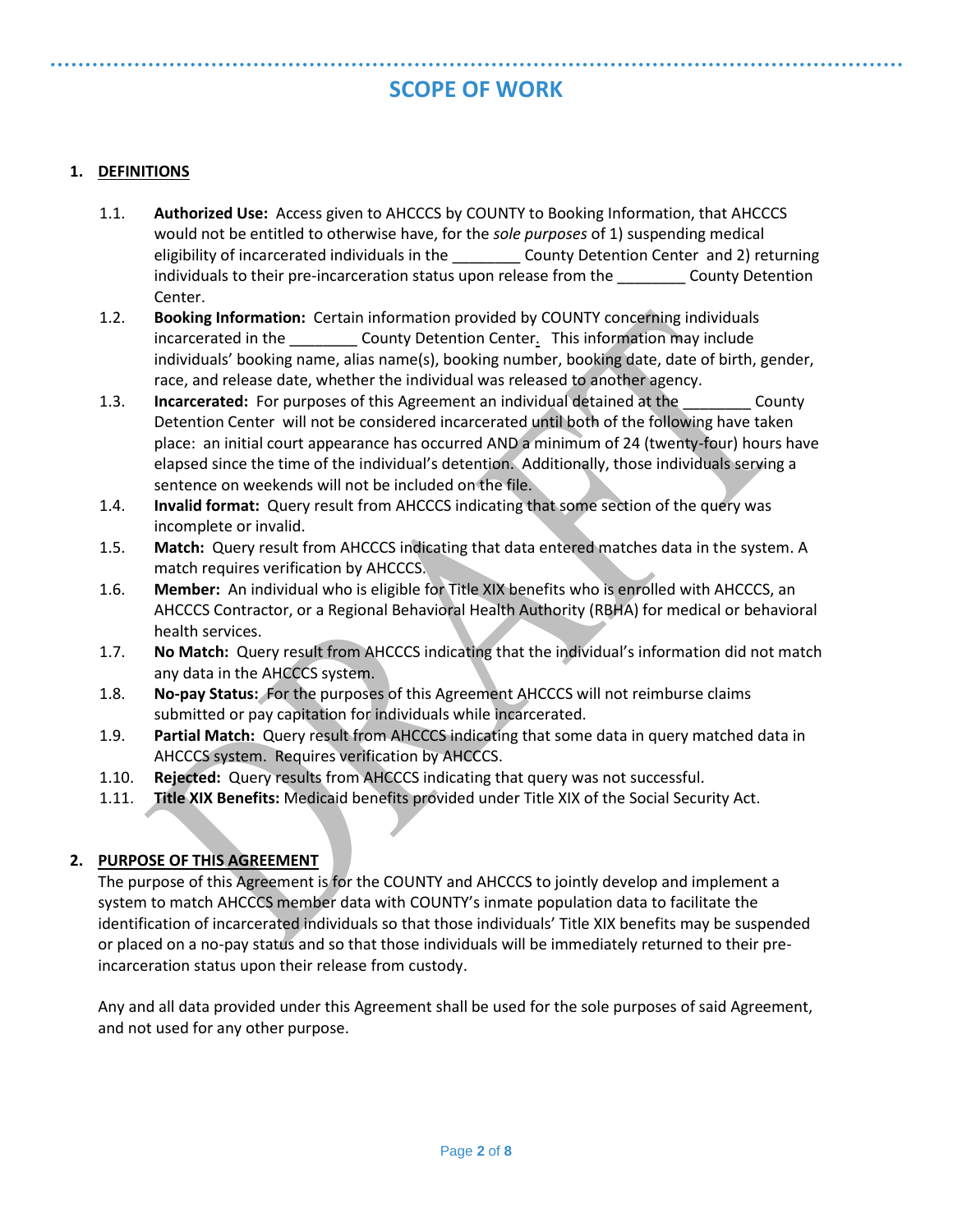# **3. TERM**

3.1. This Agreement is effective \_\_\_\_\_\_\_\_\_\_\_\_\_\_\_\_\_\_\_\_\_\_ and shall remain in effect, with no end date, until terminated pursuant to the terms set forth in this Agreement.

### **4. SCOPE**

### 4.1. **COUNTY Responsibilities**:

4.1.1. Prior to 5:00 p.m. each day, including weekends and holidays, electronically transmit, in a format agreed to by the Parties, booking and release data for the preceding twenty four (24) hour period. Data that is transmitted shall include, but is not limited to, the detainee's booking number, name, date of birth, gender, time of booking or release, and if detainee was released to another facility and name of facility. Social security numbers shall not be transmitted. In the event there are no bookings or releases, the COUNTY will transmit the file indicating "no records."

#### 4.2. **AHCCCS Responsibilities:**

- 4.2.1. After 5:00 p.m. each day, including weekends and holidays, utilizing the information provided by COUNTY, query its member database to identify individuals appearing in both data sources ("matches").
- 4.2.2. Suspend if incarcerated or reinstate if released Member Title XIX benefit eligibility based on the Member's incarceration status at the time of the query.
- 4.2.3. Update eligibility information daily, including weekends and holidays.
- 4.2.4. On the same day each query is performed, provide a copy of that day's query results to the \_\_\_\_\_\_\_\_ County Jail Health Services identifying the query results for each individual listed: a match, no match, partial match, rejected or invalid format of the data.
- 4.2.5. On the same day each query is performed, post results of query, including eligibility renewal date/termination, on the AHCCCS secure ftp site for \_\_\_\_\_\_\_\_ County Jail Health Services retrieval for the purposes of discharge planning. There is no public access to this site.

# **5. SYSTEM CAPABILITY REQUIREMENTS**

Additional information and/or technical documents will be provided to COUNTY to ensure system capabilities and explain data exchange requirements.

## **6. FINANCING**

Each party will bear its own cost for the performance of its responsibilities as set forth in this Agreement.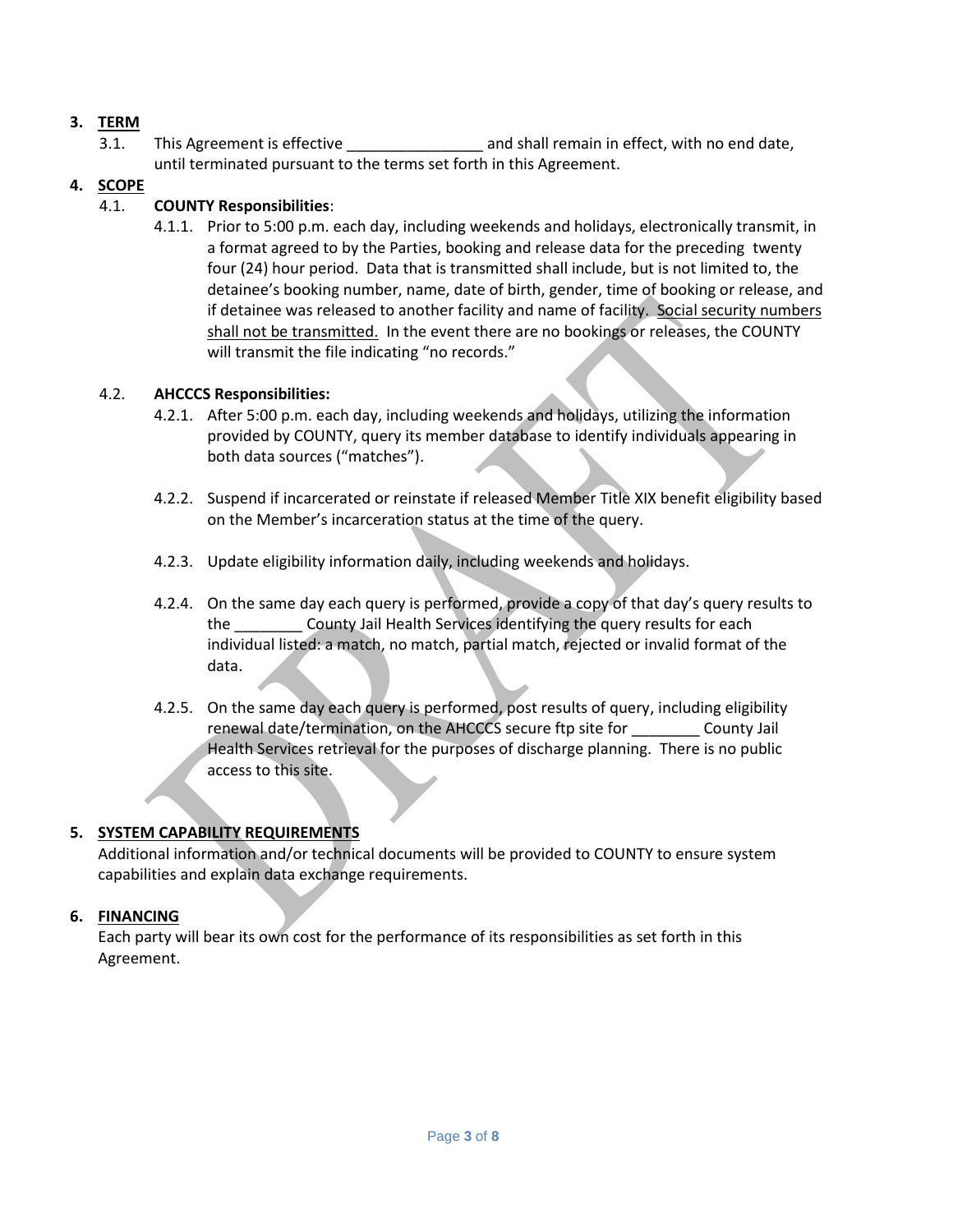# **7. NOTICES**

Any notices or correspondence related to this Agreement shall be sent to the parties or their designees respectively as follows:

# 7.1. **AHCCCS**

Procurement and Contracts: Mark Held, Senior Procurement Specialist 701 East Jefferson St., MD 5700 Phoenix, AZ 85034 Phone: (602) 417-4094 [Mark.Held@azahcccs.gov](mailto:Mark.Held@azahcccs.gov)

# 7.2. **Programmatic Correspondence:**

 Penny Ellis, Acting Assistant Director, Division of Member Services 801 E. Jefferson St., MD2600 Phoenix, AZ 85034 Phone: (602) 417-4512 E-Mail: [Penny.Ellis@azahcccs.gov](mailto:Penny.Ellis@azahcccs.gov)

# 7.3. **Technical Contact:**

 Dawn O'Dell, Automation Manager, Division of Member Services 801 E. Jefferson St., MD2600 Phoenix, AZ 85034 Phone: (602) 417-4644 E-Mail: Dawn.O'Dell@azahcccs.gov

# 7.4. **COUNTY:**

**Insert County Contacts:**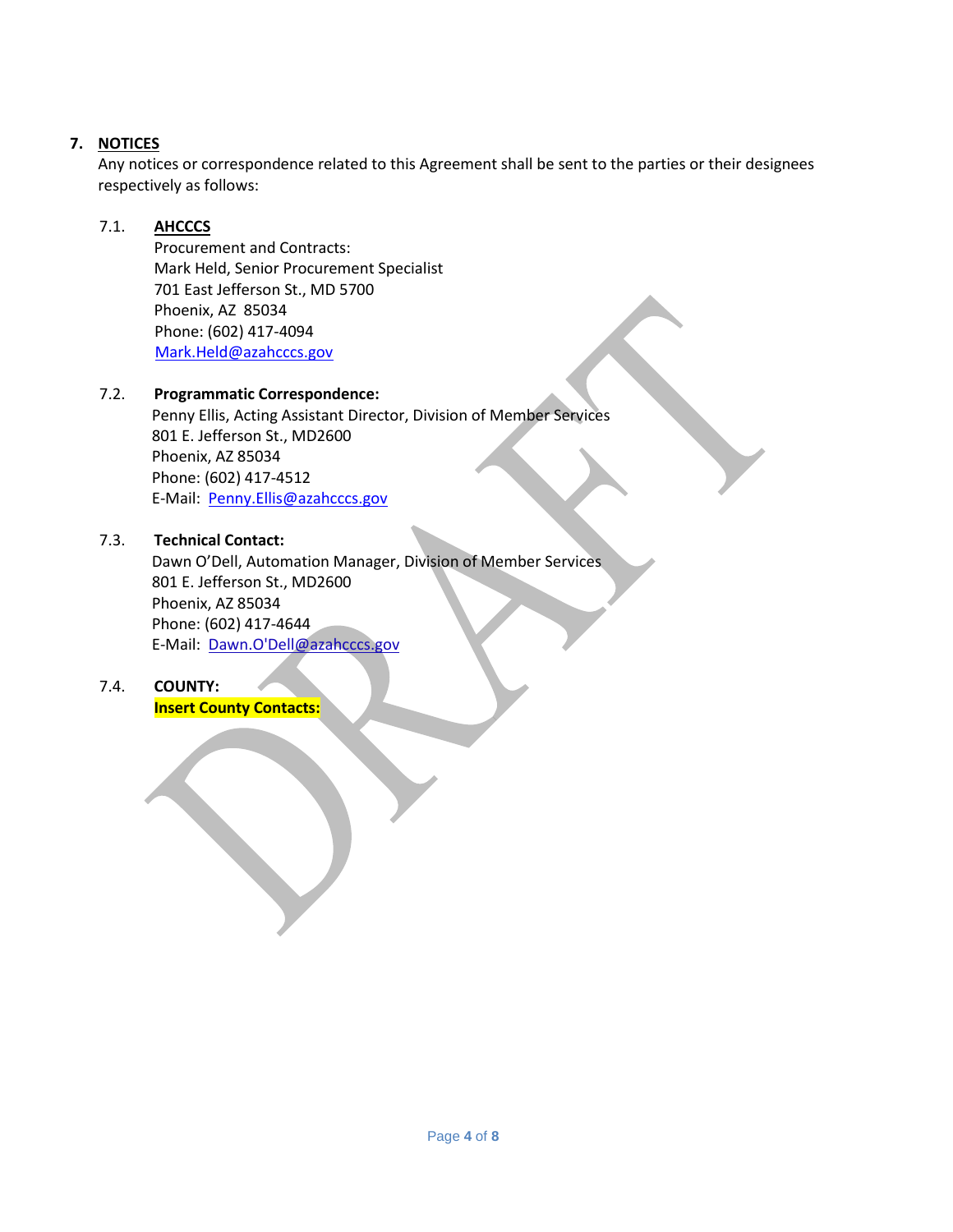# **TERMS AND CONDITIONS**

#### **1.0 ADA**

The Parties must comply with all applicable provisions of the Americans with Disabilities Act (Public Law 101-336, 42 U.S.C. 12101-12213) and all applicable federal regulations under the Act, including 28 CFR Parts 35 and 36.

#### **2.0 Amendments**

- 2.1 Any amendment to this agreement must be in writing and signed by both parties.
- 2.2 Amendments signed by each of the parties and attached hereto are hereby adopted by reference as a part of this agreement, from the effective date of the amendment, as if fully set out herein.
- 2.3 All requests for additional services shall be in writing and signed by both parties.
- 2.4 An amendment shall not be necessary when completing a change of contact person, change of key personnel, change of address, change of signatory or other non- material changes to this agreement.

#### **3.0 Arbitration and Disputes**

In accordance with ARS § 12-1518, the parties to agree to resolve all disputes arising out of or relating to this agreement through arbitration, after exhausting applicable administrative review except as may be required by other applicable statutes. The laws of the State shall govern any interpretation of this Agreement and the venue shall be in Maricopa County, Arizona.

#### **4.0 Assignment and Delegation**

This Agreement may not be assigned by any party without the prior written consent of the other parties. If consent to an assignment is obtained, this Agreement is binding on the successors and assigns of the parties to this Agreement.

## **5.0 Compliance with Laws, Rules and Regulations**

AHCCCS, the COUNTY and their subcontractors must comply with all applicable Federal and State laws, rules, regulations, standards and Executive Orders, without limitation to those designated within this Agreement. The laws and regulations, of the State of Arizona govern the rights of the Parties, the performance of this Agreement, and any disputes arising from the Agreement. Any action relating to this Agreement must be brought by arbitration to the extent required by A.R.S. § 12-1518 or in an appropriate court. Any arbitration award will be enforced in an appropriate court.

#### **6.0 Disposal of Property**

Upon the termination of this agreement, all property involved shall revert back to the owner. Termination will not relieve any party from liabilities or costs already incurred under this Agreement, not affect ownership of property pursuant to this agreement.

#### **7.0 E-Verify Requirement**

In accordance with ARS § 41-4401, all parties warrant compliance with all Federal immigration laws and regulations relating to employees and warrants its compliance with A.R.S. § 23-214, Subsection A.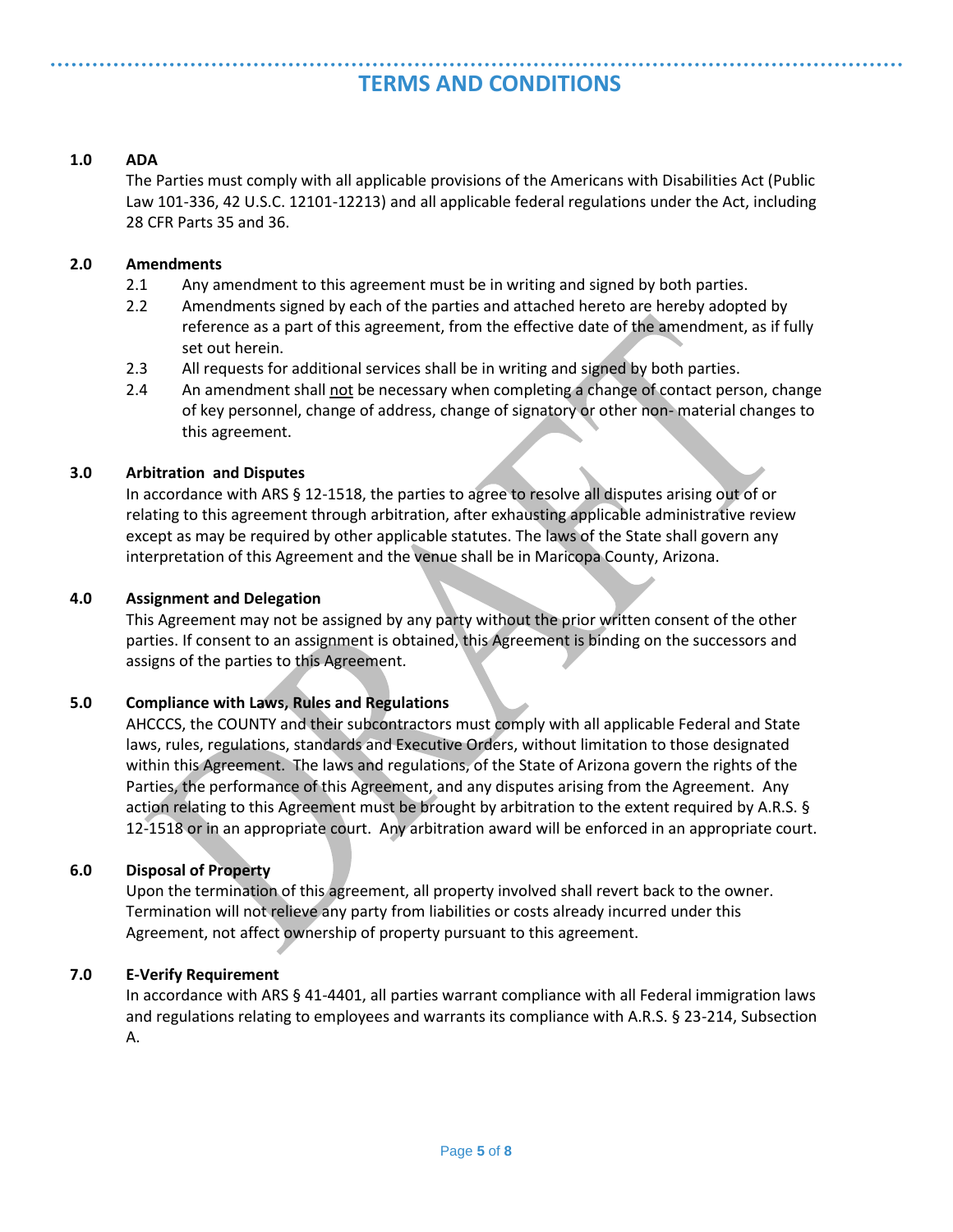#### **8.0 Execution in Counterparts / Electronic Documents**

- 8.1 This Agreement may be executed in one or more counterparts, each of which shall be deemed to be an original but all of which together shall constitute one and the same document.
- 8.2 Facsimile signatures, electronic signatures and signatures transmitted by email after having been scanned shall be accepted as originals for the purposes of this Agreement.

#### **9.0 Federal Immigration and Nationality Act**

The parties shall ensure compliance with the Federal Immigration and Nationality Act (FINA) and all other Federal immigration laws and regulations related to the immigration status of its employees to include but not limited to sub-contractors. All services under this Agreement shall be performed within the borders of the United States.

#### **10.0 Health Insurance Portability and Accountability Act (HIPAA) of 1996**

The parties certify that each is familiar with the requirements of HIPAA, as amended by the Health Information Technology for Economic and Clinical Health Act (HITECH Act) of 2009, and accompanying regulations and will comply with all applicable HIPAA requirements in the course of this Agreement. The parties warrant that each will cooperate in the course of performance of the Agreement so that the parties will be in compliance with HIPAA, including cooperation and coordination with the Arizona Strategic Enterprise Technology (ASET), Statewide Information Security and Privacy Office (SISPO) Chief Privacy Officer and HIPAA Coordinator and other compliance officials required by HIPAA and its regulations. COUNTY will sign any documents that are reasonably necessary to keep AHCCCS in compliance with HIPAA, including, but not limited to, business associate agreements.

#### **11.0 Insurance**

The parties acknowledge that they are self-insured pursuant to statutory authority. The parties agree that the general liability coverage afforded by the self-insurance programs is sufficient to meet the purposes of this Agreement.

#### **12.0 Liability**

The parties shall each be responsible for any and all liability for their own negligence arising from the Agreement and each shall bear all costs for their own defense of any litigation to the extent allowed by law.

#### **13.0 Non-Conforming Performance**

Either party's failure to insist on strict performance of any term or condition of the Agreement shall not be deemed a waiver of that term or condition even if the party accepting or acquiescing in the nonconforming performance knows of the nature of the performance and fails to object to it.

#### **14.0 No Joint Venture**

Nothing in this Agreement is intended to create a joint venture between the Parties and it will not be so construed. Neither AHCCCS' nor COUNTY's employees will be considered officers, agents or employees of the other or be entitled to receive any employment-related fringe benefits from the other.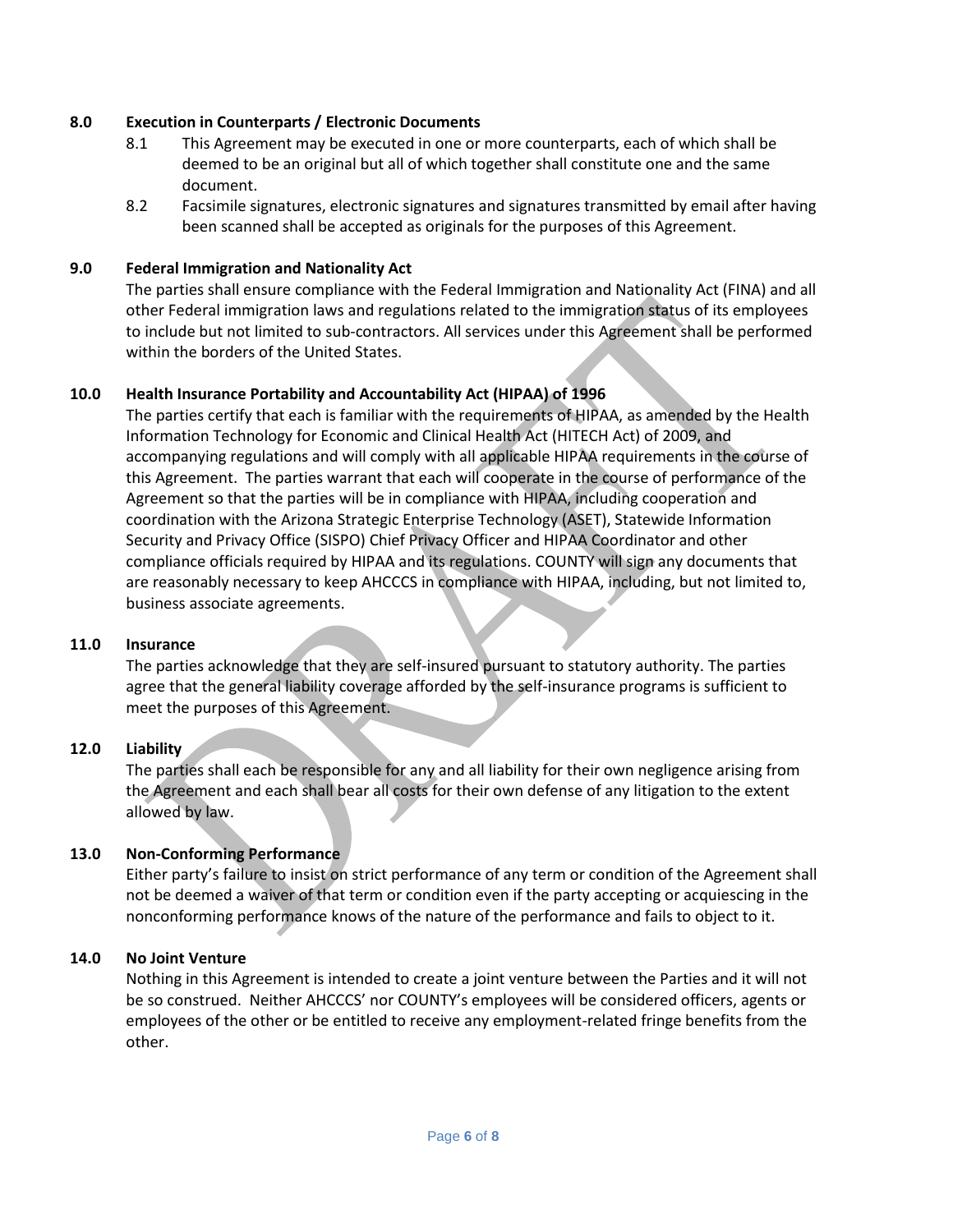#### **15.0 No Third Party Beneficiaries**

Nothing in the provisions of this IGA is intended to create duties or obligations to or rights in third parties not Parties to this IGA or effect the legal liability of either Party to the IGA.

#### **16.0 Non-Discrimination**

In accordance with ARS § 41-1461 et. seq., the parties shall provide equal employment opportunities for all persons, regardless of race, color, creed, religion, sex, age, national origin, disability or political affiliation. The parties agree to comply with the Americans with Disabilities Act.

#### **17.0 Records and Audit**

Under A.R.S. § 35-214 and A.R.S. § 35-215, The parties agree to retain and shall contractually require each subcontractor to retain all data and other records ("records") relating to the acquisition and performance of the Agreement for a period of five (5) years after the completion of the Agreement. All records shall be subject to inspection and audit by the State and where applicable the Federal Government at reasonable times. Upon request, the parties will produce a legible copy of any or all such records.

#### **18.0 Severability**

If any provision of this Agreement or the application thereof to any circumstance shall be invalid or unenforceable to any extent, it is the intention of the parties that the remainder of the Agreement and the application of such provision to other circumstances shall not be affected thereby and shall be enforced to the greatest extent permitted by law.

#### **19.0 Termination**

Either party may terminate this Agreement upon thirty (30) working days written notice to the other party. Termination will be without further obligation or penalty and will be effective upon receipt, unless specified otherwise.

## **20.0 Cancellation for Conflict of Interest.**

This IGA is subject to cancellation for conflict of interest pursuant to ARS § 38-511, the pertinent provisions of which are incorporated into this IGA by reference.